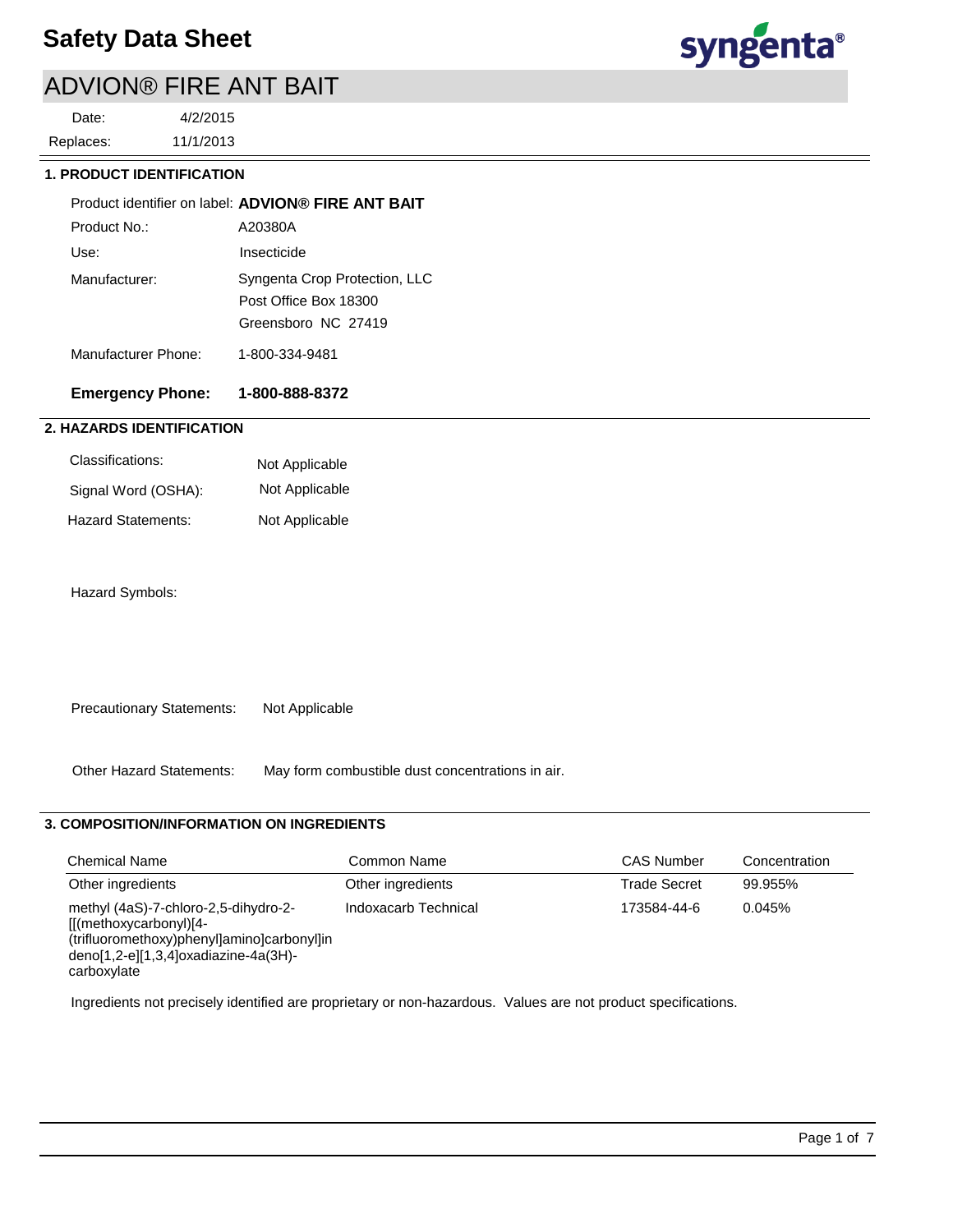## ADVION® FIRE ANT BAIT

11/1/2013 4/2/2015 Replaces: Date:



#### **4. FIRST AID MEASURES**

Have the product container, label or Safety Data Sheet with you when calling Syngenta (800-888-8372), a poison contol center or doctor, or going for treatment.

| Ingestion: | If swallowed: First aid measures are not normally required. If you feel unwell or have concerns, contact |
|------------|----------------------------------------------------------------------------------------------------------|
|            | Syngenta (800-888-8372), a poison control center or doctor for treatment advice.                         |

- If in eyes: Rinse eyes with water. First aid measures are not normally required. If concerned, call Syngenta (800-888-8372), a poison control center or doctor for treatment advice. Eye Contact:
- If on skin or clothing: First aid measures are not normally required. Wash material from the skin. If concerned, call Syngenta (800-888-8372), a poison control center or doctor for treament advice. Skin Contact:
- If inhaled: First aid measures are not normally required. If you feel unwell or have concerns, contact Syngenta (800-888-8372), a poison control center or doctor for treatment advice. Inhalation:

Most important symptoms/effects:

Not Applicable

Indication of immediate medical attention and special treatment needed:

There is no specific antidote if this product is ingested.

Treat symptomatically.

### **5. FIRE FIGHTING MEASURES**

Suitable (and unsuitable) extinguishing media:

Use dry chemical, foam or CO2 extinguishing media. If water is used to fight fire, dike and collect runoff.

Specific Hazards:

During a fire, irritating and possibly toxic gases may be generated by thermal decomposition or combustion.

Special protective equipment and precautions for firefighters:

Wear full protective clothing and self-contained breathing apparatus. Evacuate nonessential personnel from the area to prevent human exposure to fire, smoke, fumes or products of combustion.

#### **6. ACCIDENTAL RELEASE MEASURES**

Personal precautions, protective equipment, and emergency procedures:

Follow exposure controls/personal protection outlined in Section 8.

Methods and materials for containment and cleaning up:

Avoid dust formation.

Control the spill at its source. Contain the spill to prevent from spreading or contaminating soil or from entering sewage and drainage systems or any body of water. Clean up spills immediately, observing precautions outlined in Section 8. Sweep up material and place in a compatible disposal container. Scrub area with hard water detergent (e.g. commercial products such as Tide, Joy, Spic and Span). Pick up wash liquid with additional absorbent and place into compatible disposal container. Once all material is cleaned up and placed in a disposal container, seal container and arrange for disposition.

#### **7. HANDLING AND STORAGE**

Precautions for safe handling:

Store the material in a well-ventilated, secure area out of reach of children and domestic animals. Do not store food, beverages or tobacco products in the storage area. Prevent eating, drinking, tobacco use, and cosmetic application in areas where there is a potential for exposure to the material. Wash thoroughly with soap and water after handling.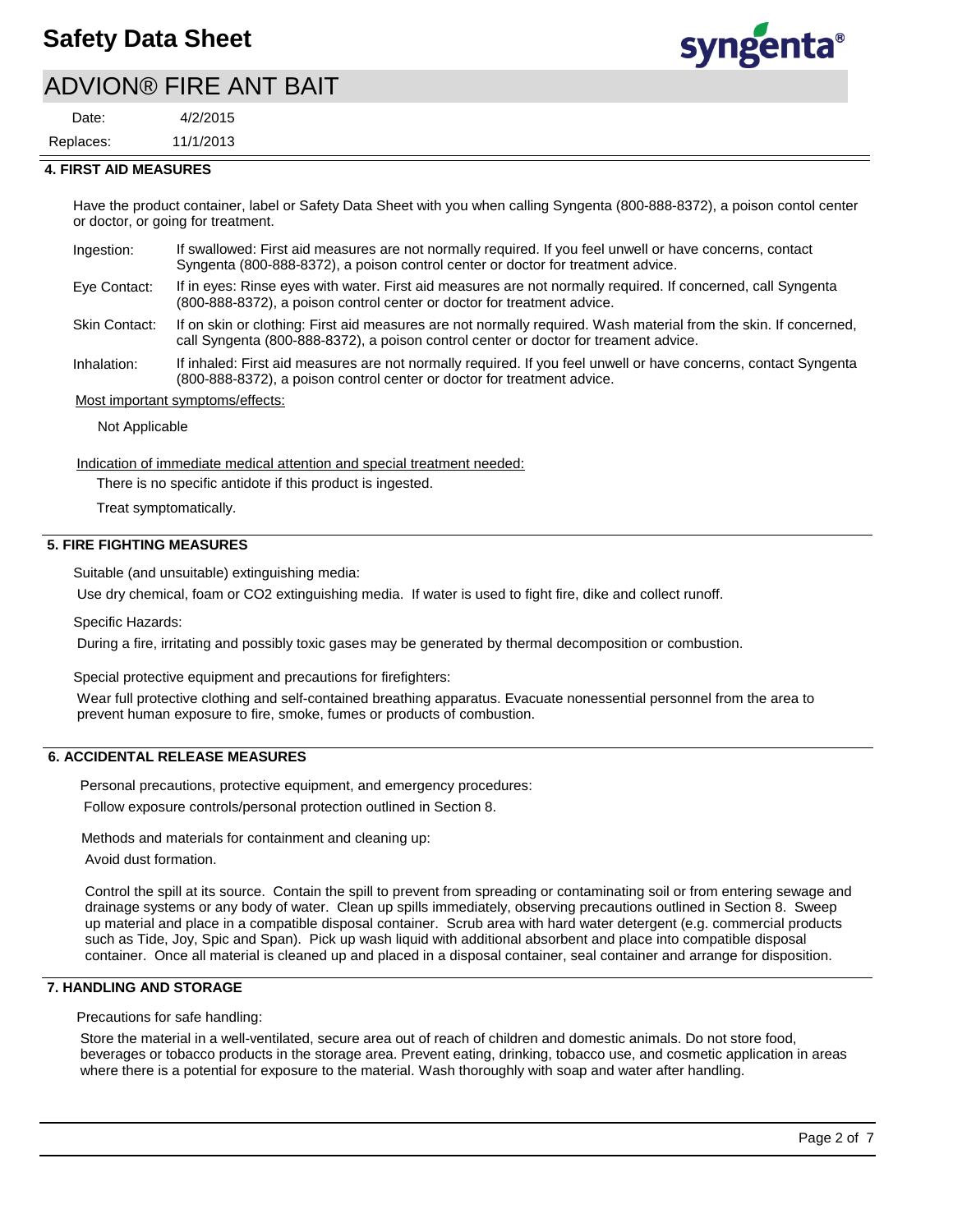

## ADVION® FIRE ANT BAIT

Date:

4/2/2015

11/1/2013 Replaces:

> Conditions for safe storage, including any incompatibilities: Not Applicable

### **8. EXPOSURE CONTROLS/PERSONAL PROTECTION**

#### **THE FOLLOWING RECOMMENDATIONS FOR EXPOSURE CONTROLS/PERSONAL PROTECTION ARE INTENDED FOR THE MANUFACTURE, FORMULATION AND PACKAGING OF THIS PRODUCT.**

### **FOR COMMERCIAL APPLICATIONS AND/OR ON-FARM APPLICATIONS CONSULT THE PRODUCT LABEL.**

Occupational Exposure Limits:

| <b>Chemical Name</b> | OSHA PEL        | <b>ACGIH TLV</b> | Other                                              | Source         |
|----------------------|-----------------|------------------|----------------------------------------------------|----------------|
| Other ingredients    | Not Applicable  | Not Applicable   | Not Applicable                                     | Not Applicable |
| Indoxacarb Technical | Not Established | Not Established  | 1 mg/m <sup>3</sup> 8hr & 12hr<br>TWA (respirable) | Manufacturer   |

#### Appropriate engineering controls:

Use effective engineering controls to comply with occupational exposure limits (if applicable).

#### Individual protection measures:

#### Ingestion:

Prevent eating, drinking, tobacco usage and cosmetic application in areas where there is a potential for exposure to the material. Wash thoroughly with soap and water after handling.

#### Eye Contact:

Where eye contact is likely, use dust-proof chemical goggles.

#### Skin Contact:

Where contact is likely, wear chemical-resistant gloves (such as barrier laminate, butyl rubber, nitrile rubber, neoprene rubber, natural rubber, polyvinyl chloride [PVC] or Viton), coveralls, socks and chemical-resistant footwear.

#### Inhalation:

A respirator is not normally required when handling this substance.

In case of emergency spills, use a NIOSH approved respirator with any N, R, P or HE filter.

#### **9. PHYSICAL AND CHEMICAL PROPERTIES**

Odor: Slight, oily Appearance: Light yellow granules Vapor Pressure: Indoxacarb Technical Not Available pH: Not Available Initial boiling point and boiling range: Not Available Melting point/freezing point: Not Available Odor Threshold: Not Available Not Available Flammability: Not Available Flash Point (Test Method): Not Available Flammable Limits (% in Air): Vapor Density: Not Available Relative Density: 0.29 - 0.35 g/cm<sup>3</sup>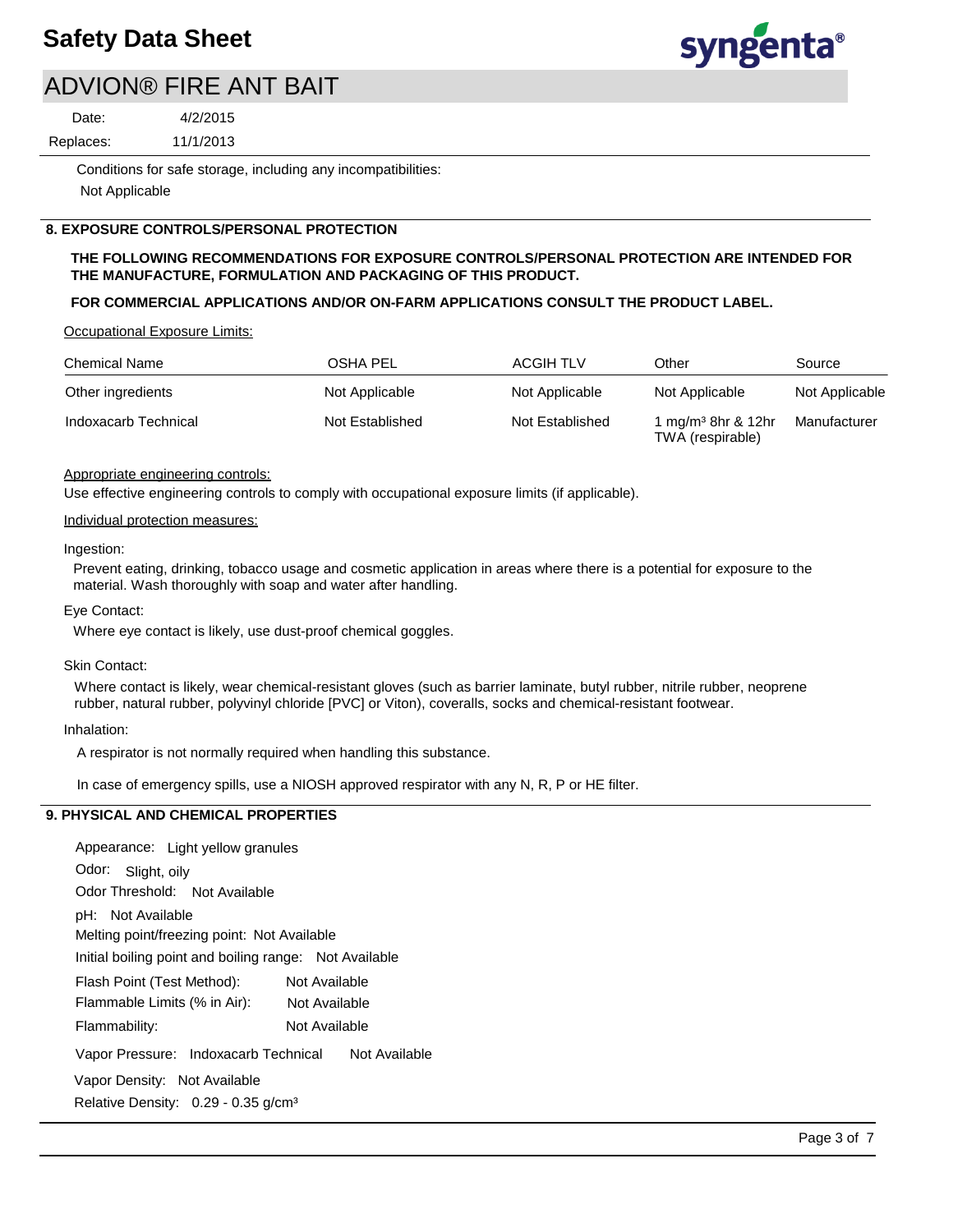

## ADVION® FIRE ANT BAIT

| Date:             |                                                       | 4/2/2015             |               |               |
|-------------------|-------------------------------------------------------|----------------------|---------------|---------------|
| Replaces:         |                                                       | 11/1/2013            |               |               |
| Solubility (ies): |                                                       | Indoxacarb Technical |               | Not Available |
|                   | Partition coefficient: n-octanol/water: Not Available |                      |               |               |
|                   | Autoignition Temperature: Not Available               |                      |               |               |
|                   | Decomposition Temperature:                            |                      | Not Available |               |
|                   | Viscosity: Not Available                              |                      |               |               |

Other: None

## **10. STABILITY AND REACTIVITY**

Reactivity: Not reactive.

Chemical stability: Stable under normal use and storage conditions.

Possibility of hazardous reactions: Will not occur.

Conditions to Avoid: Not Available

Incompatible materials: None known.

Hazardous Decomposition Products: Not Available

## **11. TOXICOLOGICAL INFORMATION**

Health effects information

Likely routes of exposure: Dermal, Inhalation

Symptoms of exposure: Not Applicable

Delayed, immediate and chronic effects of exposure: Not Applicable

#### Numerical measures of toxicity (acute toxicity/irritation studies (finished product))

| Ingestion:                 | Oral (LD50 Rat):                    | > 5000 mg/kg body weight                                              |
|----------------------------|-------------------------------------|-----------------------------------------------------------------------|
| Dermal:                    | Dermal (LD50 Rabbit) :              | > 5000 mg/kg body weight                                              |
| Inhalation:                | Inhalation (LC50 Female<br>$Rat)$ : | 4.2 mg/l air - 4 hours (applies to the technical<br>material)         |
| Eye Contact:               | Non-Irritating (Rabbit)             |                                                                       |
| Skin Contact:              | Non-Irritating (Rabbit)             |                                                                       |
| <b>Skin Sensitization:</b> |                                     | Animal test did not cause sensitization by skin contact. (Guinea Pig) |

#### Reproductive/Developmental Effects

Indoxacarb Technical: Animal testing showed effects on reproduction at levels equal to or above those causing parental toxicity.

Animal testing showed effects on embryo-fetal development at levels equal to or above those causing maternal toxicity.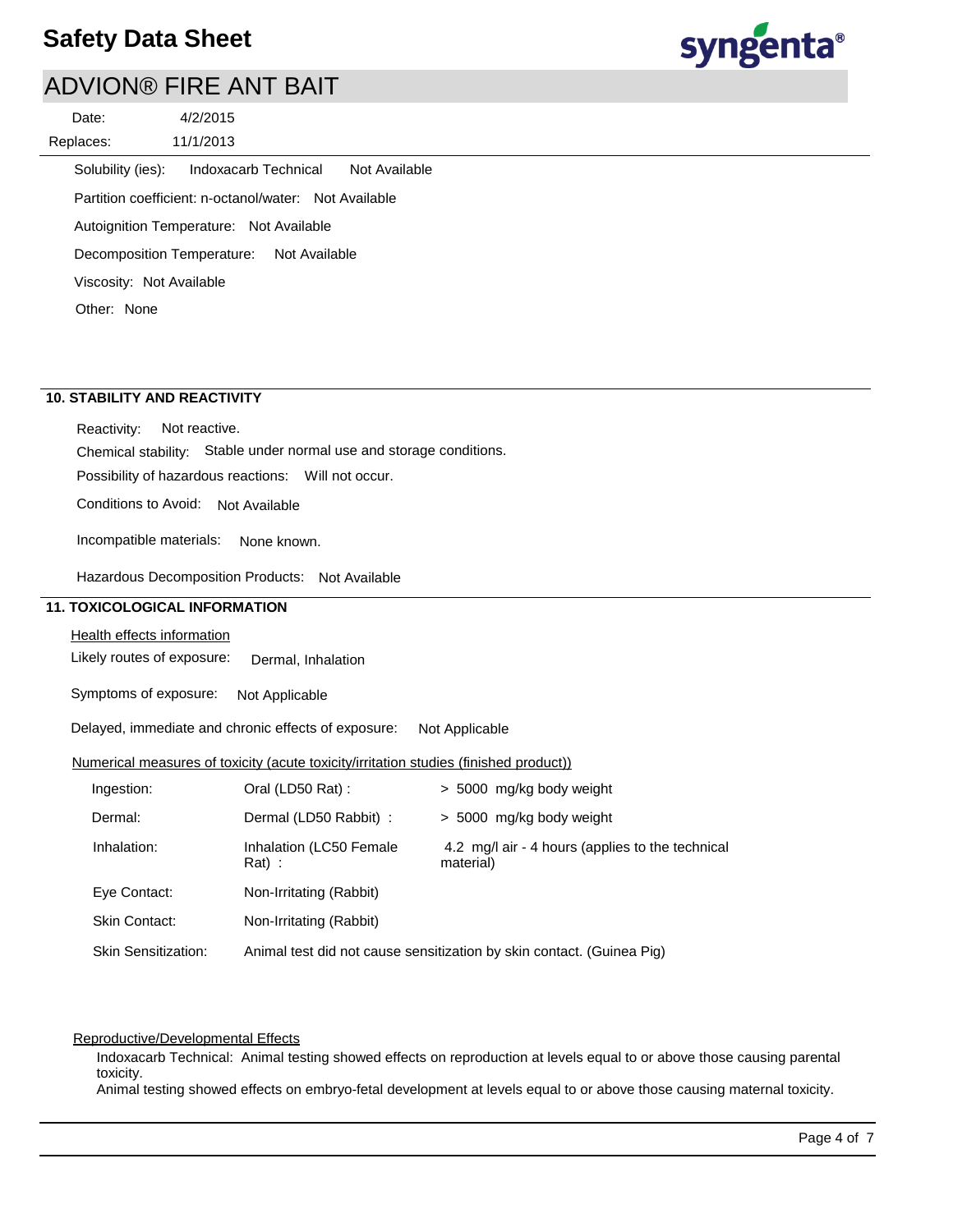ADVION® FIRE ANT BAIT

4/2/2015

11/1/2013 Replaces: Date:



Chronic/Subchronic Toxicity Studies

Indoxacarb Technical: The following effects occurred at levels of exposure that significantly exceed those expected under labeled usage conditions.

Inhalation; rat; Incoordination, mortality, red blood cell destruction causing abnormal decrease in number of red blood cells (anemia)

**Carcinogenicity** 

Indoxacarb Technical: Animal testing did not show any carcinogenic effects. Tests on bacterial or mammalian cell cultures did not show mutagenic effects. Did not cause genetic damage in animals.

| <b>Chemical Name</b>                                                                                                                                                     | NTP/IARC/OSHA Carcinogen |
|--------------------------------------------------------------------------------------------------------------------------------------------------------------------------|--------------------------|
| Other ingredients                                                                                                                                                        | <b>No</b>                |
| methyl (4aS)-7-chloro-2,5-dihydro-2-<br>$[(\text{methoxycarbonyl})[4 -$<br>(trifluoromethoxy)phenyl]amino]carbonyl]inden<br>o[1,2-e][1,3,4]oxadiazine-4a(3H)-carboxylate | No.                      |
| <b>Other Toxicity Information</b><br>Not Available                                                                                                                       |                          |
| <b>Toxicity of Other Components</b><br>Other ingredients<br>Not Applicable                                                                                               |                          |
| <u>Target Organs</u>                                                                                                                                                     |                          |
| <b>Active Ingredients</b>                                                                                                                                                |                          |
| Indoxacarb Technical:                                                                                                                                                    | Nervous system           |
| <b>Inert Ingredients</b>                                                                                                                                                 |                          |
| Other ingredients:                                                                                                                                                       | Not Applicable           |

## **12. ECOLOGICAL INFORMATION**

Eco-Acute Toxicity Indoxacarb Technical: Fish (Rainbow Trout) 96-hour LC50 0.65 mg/l Bird (Bobwhite Quail) LD50 Oral 98 mg/kg Invertebrate (Water Flea) Daphnia Magna 48-hour EC50 0.60 mg/l

#### Environmental Fate

Indoxacarb Technical:

Information given is based on data on the components and the ecotoxicology of similar products. Environmental Hazards: Do not apply directly to water, or to areas where surface water is present, or to intertidal areas below the mean high water mark.

## **13. DISPOSAL CONSIDERATIONS**

#### Disposal:

Do not reuse product containers. Dispose of product containers, waste containers, and residues according to local, state, and federal health and environmental regulations.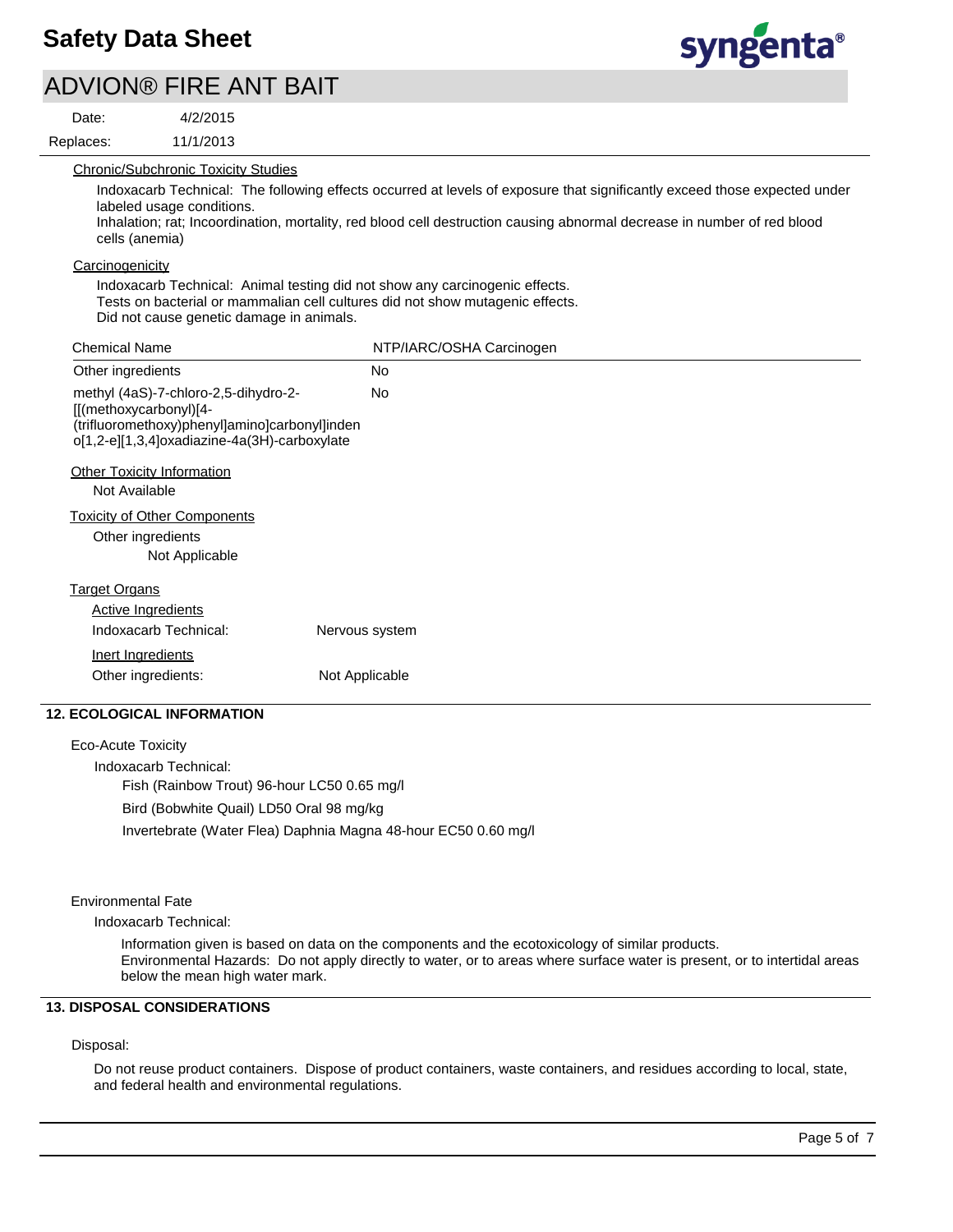# ADVION® FIRE ANT BAIT

11/1/2013 4/2/2015 Replaces: Date:

> Characteristic Waste: Not Applicable Listed Waste: Not Applicable

## **14. TRANSPORT INFORMATION**

DOT Classification

Ground Transport - NAFTA Not regulated

## **Comments**

Water Transport - International Not regulated.

Air Transport Not regulated.

## **15. REGULATORY INFORMATION**

Pesticide Registration:

This chemical is a pesticide product registered by the Environmental Protection Agency and is subject to certain labeling requirements under federal pesticide law. These requirements differ from the classification criteria and hazard information required for safety data sheets, and for workplace labels of non-pesticide chemicals. Following is the hazard information as required on the pesticide label:

Caution: Keep out of reach of children.

EPCRA SARA Title III Classification: Section 311/312 Hazard Classes: Section 313 Toxic Chemicals: EPA Registration Number(s): 100-1481 None Acute Health Hazard

RCRA Hazardous Waste Classification (40 CFR 261): Not Applicable TSCA Status: Exempt from TSCA, subject to FIFRA CERCLA/SARA 304 Reportable Quantity (RQ): Not Applicable

## **16. OTHER INFORMATION**

| <b>NFPA Hazard Ratings</b>  |   | <b>HMIS Hazard Ratings</b> |   | IC     | Minimal  |
|-----------------------------|---|----------------------------|---|--------|----------|
| Health:                     |   | Health:                    |   |        | Slight   |
| Flammability:               |   | Flammability:              |   | 12     | Moderate |
| Instability:                | 0 | Reactivity:                | 0 | 13     | Serious  |
|                             |   |                            |   | 4      | Extreme  |
| Syngenta Hazard Category: B |   |                            |   | $\ast$ | Chronic  |
|                             |   |                            |   |        |          |